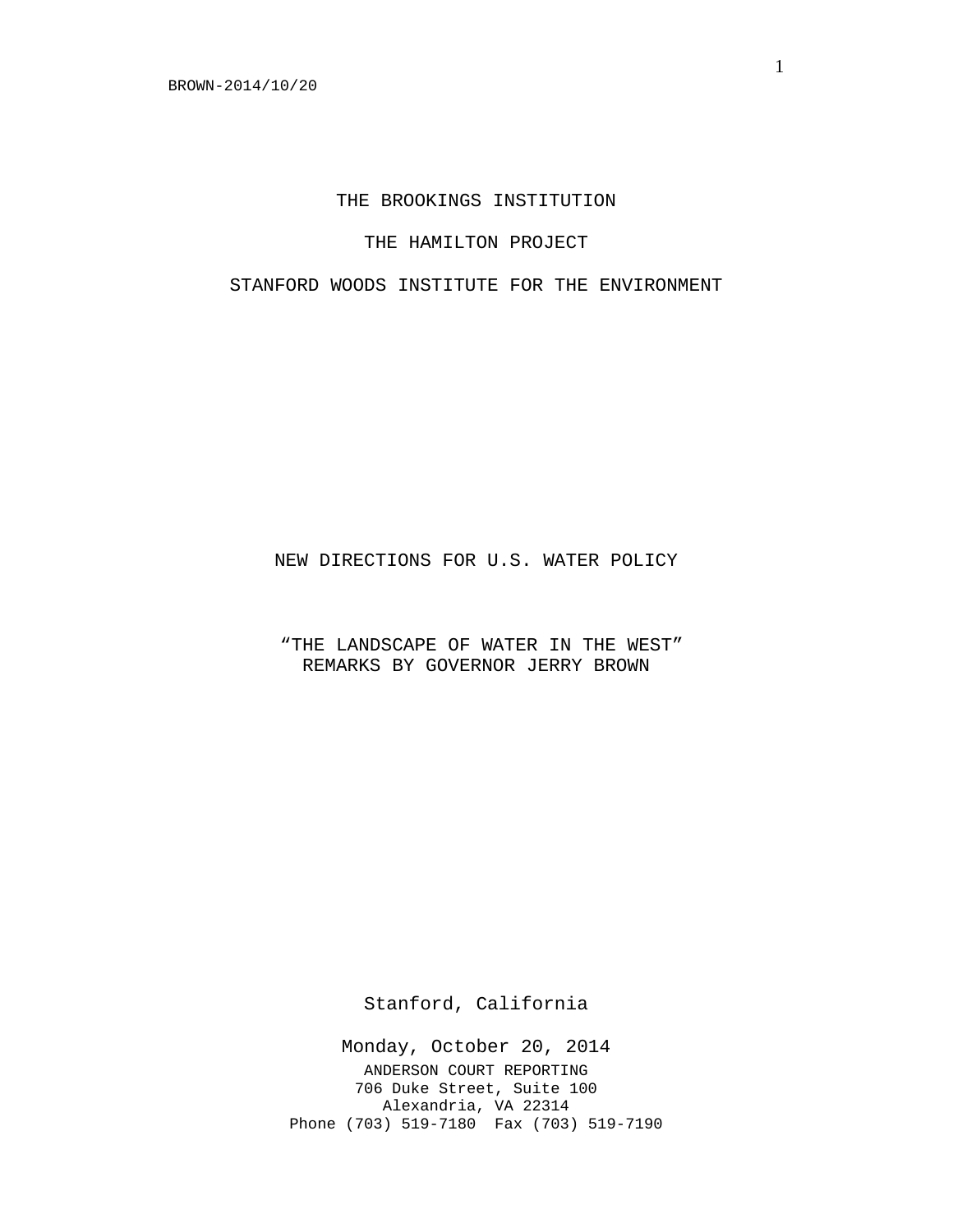#### P R O C E E D I N G S

GOVERNOR BROWN: Thank you Bob and reminding everyone about Yale Law School. It's not like it used to be. In fact there's been a lot more laws since we went to law school. I've calculated that. (laughter) There's been over 50,000 new laws in California, which I've probably signed 12,000 myself. (laughter) So don't worry, any of you new lawyers. There's going to be plenty of work to do.

Well, water. Big topic. Hard to talk about, complicated, covers a wide range of activities and problems and geographic areas. I've been hearing about water a long time, probably 60 or 70 years long. My father was Attorney General and I can remember over the dinner table him talking about the Arizona California Law Suit which he was the chief lawyer for California and that had been going on for decades and it was all about the allocation of Colorado River water, crucial to California, southern California particularly and also Arizona.

> ANDERSON COURT REPORTING 706 Duke Street, Suite 100 Alexandria, VA 22314 Phone (703) 519-7180 Fax (703) 519-7190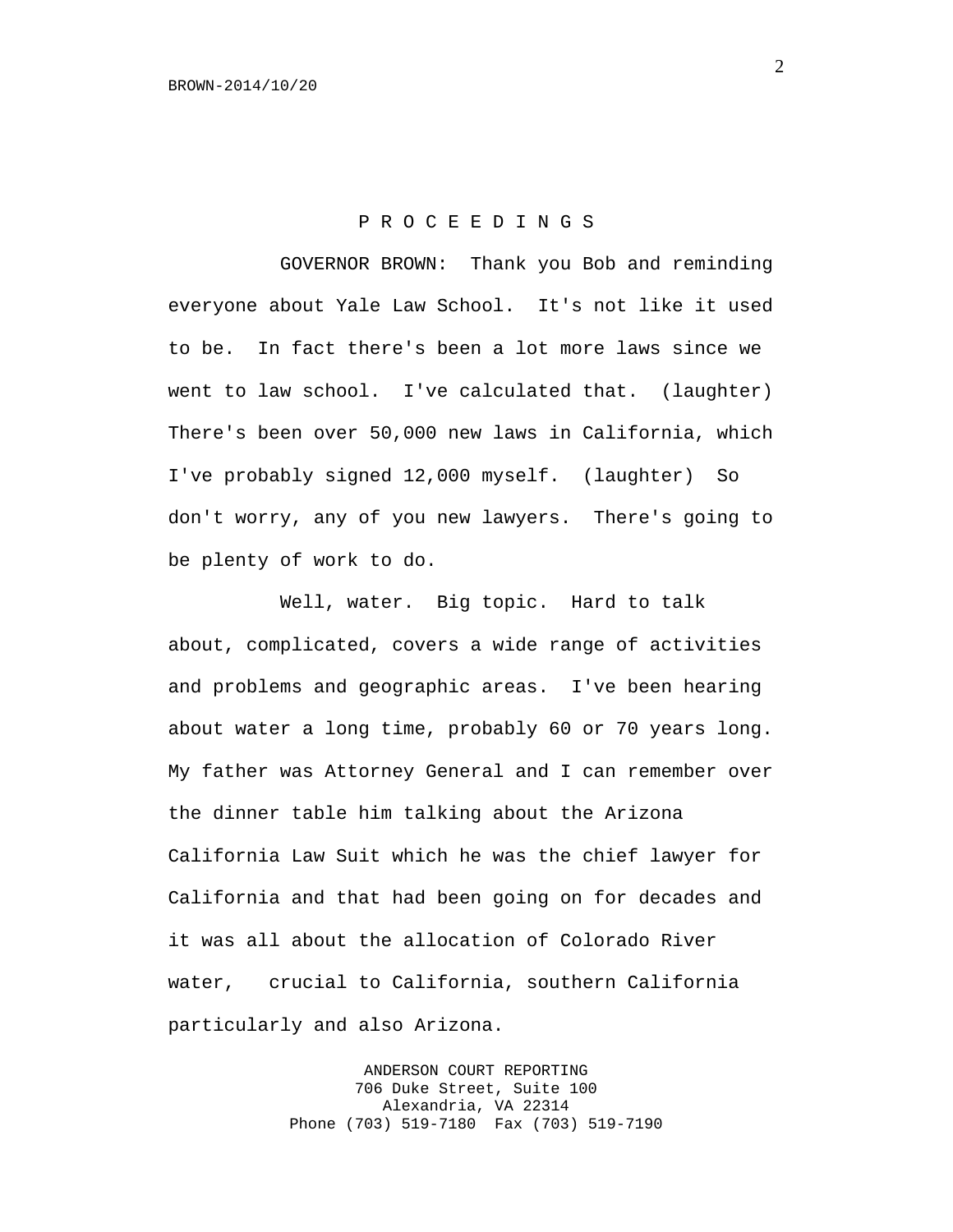So water was always a big story and even today, lots of the challenges that were brought about, talked about, debated 50 years ago are still very alive. I guess it was Earl Warren who started talking about fixing the delta. This is the body of water that captures the Sacramento River water and then moves it along to the aqueduct for distribution to farms at Santa Clara County and to southern California. And the delta is full of lots of issues and problems and people have been trying to fix it for a long time.

In fact, the California water project, which was Proposition One on the 1960 ballot, won by a very tiny margin. That was the year that Kennedy beat Nixon but Nixon beat Kennedy in California, and nevertheless the water, Proposition One passed then and I'm confident that Proposition One will pass again this November. We have a second Proposition One. It's doing a little better than the first Proposition One. It's a 7.5 billion dollar bond that covers a number of topics, but the point I want to make is that ANDERSON COURT REPORTING 706 Duke Street, Suite 100 Alexandria, VA 22314 Phone (703) 519-7180 Fax (703) 519-7190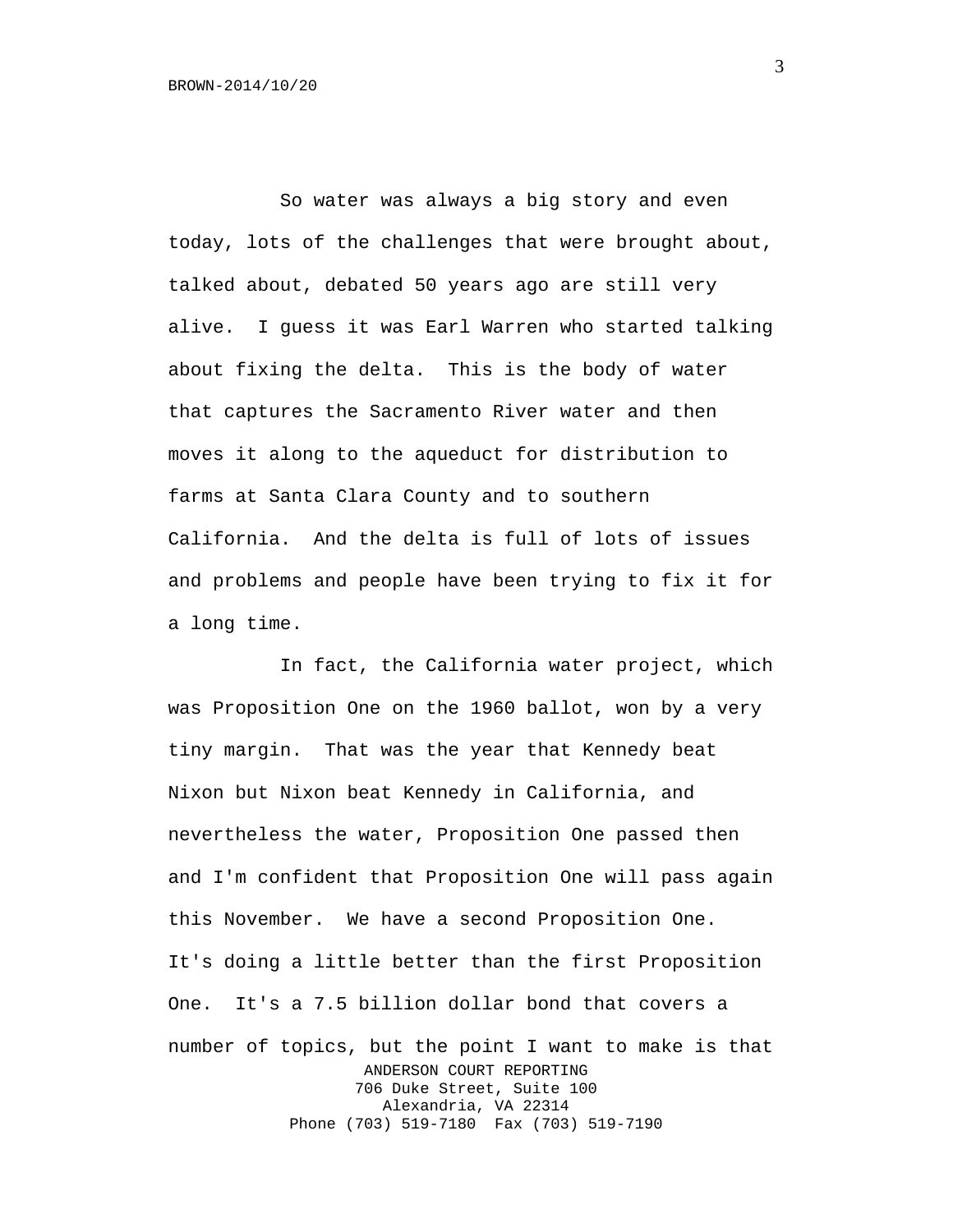water is not only complicated, it's long debated. We're talking decades. And the water project that was finally enacted when my father was governor and built in subsequent years, had some missing ingredients. And one of them is, how do you deal with the delta, which is a body of water protected by earth and levies that are more than 100 years old and vulnerable to earthquake and to extreme weather events or to rising sea level. And that's a real problem because, for example, Santa Clara County gets half its water through the aqueduct coming from the delta, and if salt water intrudes, that would be a very bad day at the ballot because half your water would disappear. That's not a little trivial event, that, if you want to put it in economic terms, hundreds of billions of dollars, virtually overnight.

So this is serious stuff. And there's by no means a consensus at this point -- lots of fighting over this. Matter of fact, I proposed a solution to the delta in 1978, passed the legislature, Democratic as well as Republican votes, but it was put to a ANDERSON COURT REPORTING 706 Duke Street, Suite 100 Alexandria, VA 22314 Phone (703) 519-7180 Fax (703) 519-7190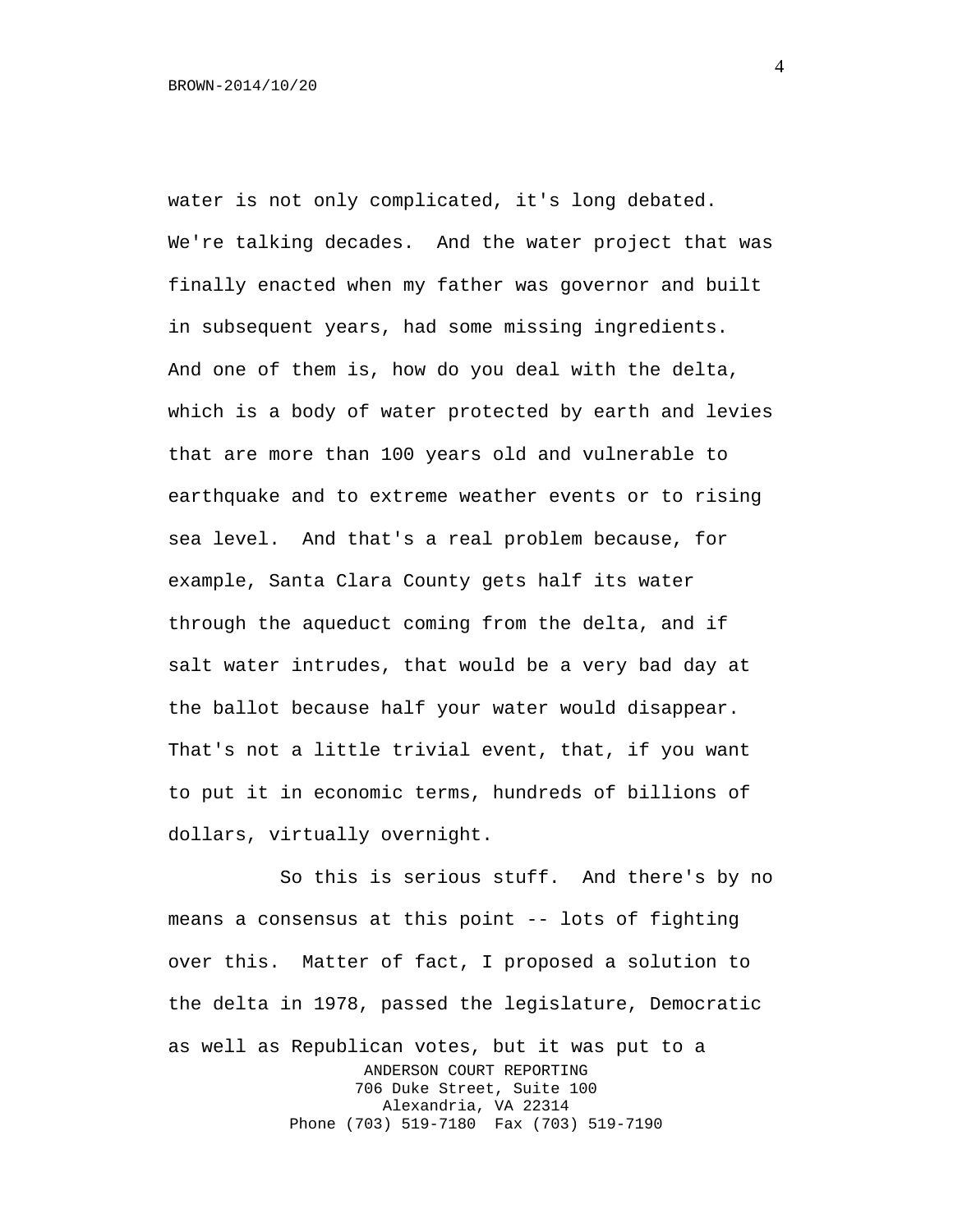referendum by an odd alliance of some central valley farm interests and environmentalists in the north. They both put their combined reference and they defeated it and because of that defeat, the next three governors avoided water issues like the plague. And then it wasn't until Governor Schwarzenegger began to address the issue and developed a Stewardship Council to deal with the delta problems and also help put a water bond on the ballot -- an 11 billion dollar water bond that promptly was labeled pork filled and was stigmatized on all sides. So not very easy.

Also in 1978, I established a water commission under the former Chief Justice Wright, was the Chief Justice appointed by Ronald Reagan and he convened a bipartisan group of experts and public servants. And they came up with a plan. And one of the key ingredients of that plan was to regulate the ground water. Well I can tell you, it took from then, 1978 to a few months ago, to get a ground water plan, and so this is not something for a flash in the pan. This is not just for a one term governor. This is really ANDERSON COURT REPORTING 706 Duke Street, Suite 100 Alexandria, VA 22314 Phone (703) 519-7180 Fax (703) 519-7190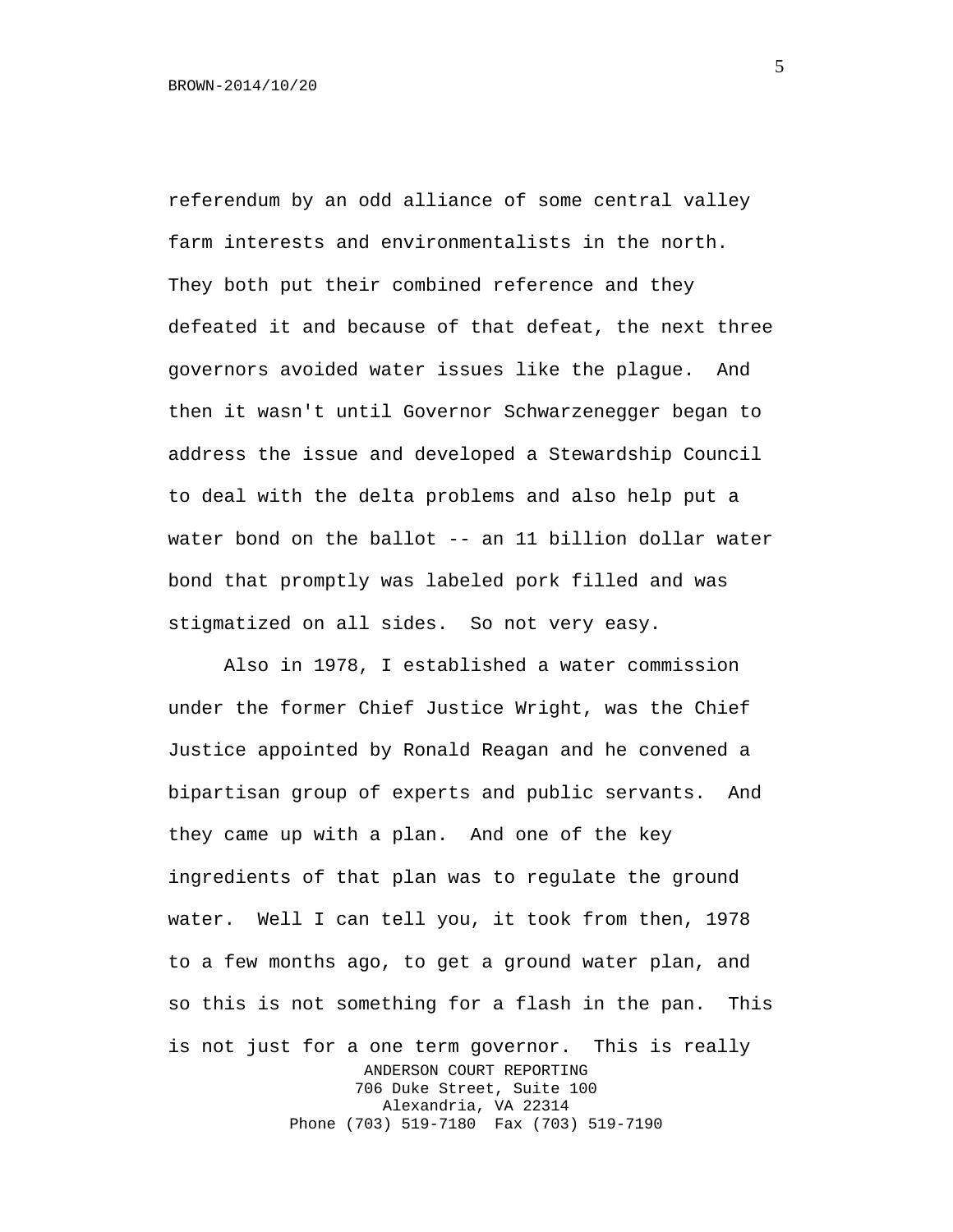the work of a four term governor. (laughter) You need your first couple of terms just to set the table, make the proposals and then you need your last two terms, thirty years later to finally carry the ball across the finish line, which is what we're going to do. I can promise you in the next four years, water is the key issue and we're going to build on the great work of Earl Warren and Pat Brown and Governor Schwarzenegger and I might even say my first couple of terms. (laughter) And it will be controversial. The issues have not been fully resolved but like energy and climate change, that have been contentious but also led to very productive initiatives, the same will be true of water, and it will be something that I'm going to put front and center.

Since I'm not doing a lot of campaigning, there has been some question in the press -- will there be anything done in the next four years, because we don't know. But we haven't heard. Well, you're hearing today. Water is going to be a major issue that will be addressed in the California legislature ANDERSON COURT REPORTING 706 Duke Street, Suite 100 Alexandria, VA 22314 Phone (703) 519-7180 Fax (703) 519-7190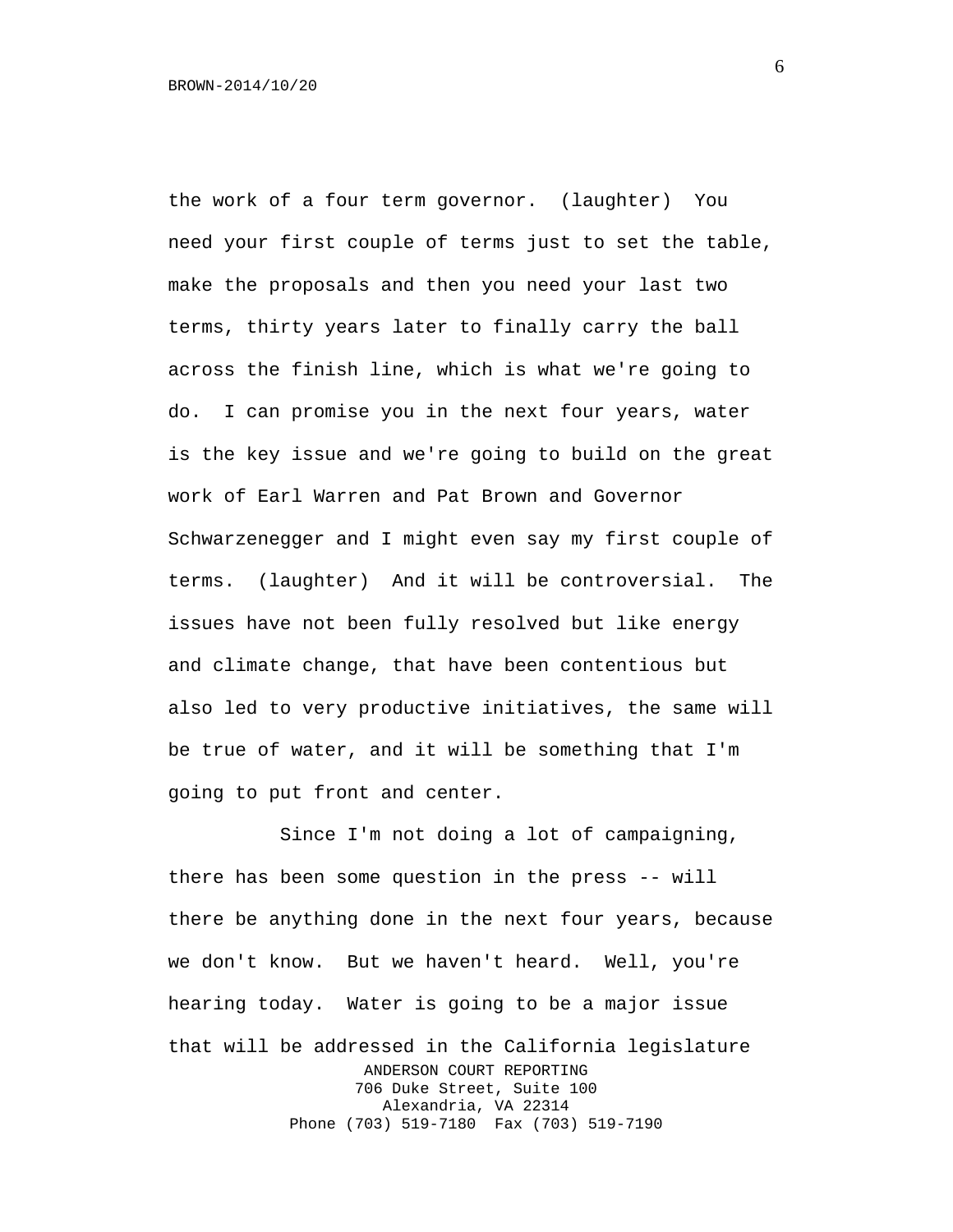and in Congress and throughout communities everywhere because water doesn't get solved in one office or one place. Water issues are handled by a multitude of local agencies. They're handled by state rules and institutions and also by the federal government. So it's a complicated interplay of governmental jurisdictions at every level and of course, it engages partisan and ideological fervor. You have people who are focusing on biological diversity, you have other people who are focusing on production of agriculture, export of crops, you have people focusing on the urban areas, you have people focusing on drinking water that in some parts of our state, just doesn't exist. People are literally having to use bucket water for their showers and getting sand out of their tap in various parts of the central valley. We're not just talking a handful. We're talking thousands of people that are dependent on water deliveries. So there's a lot to do. We have a lot of ideas. This goes back into our history, post-World War II and it will continue, because we're not going to get it all done ANDERSON COURT REPORTING 706 Duke Street, Suite 100 Alexandria, VA 22314 Phone (703) 519-7180 Fax (703) 519-7190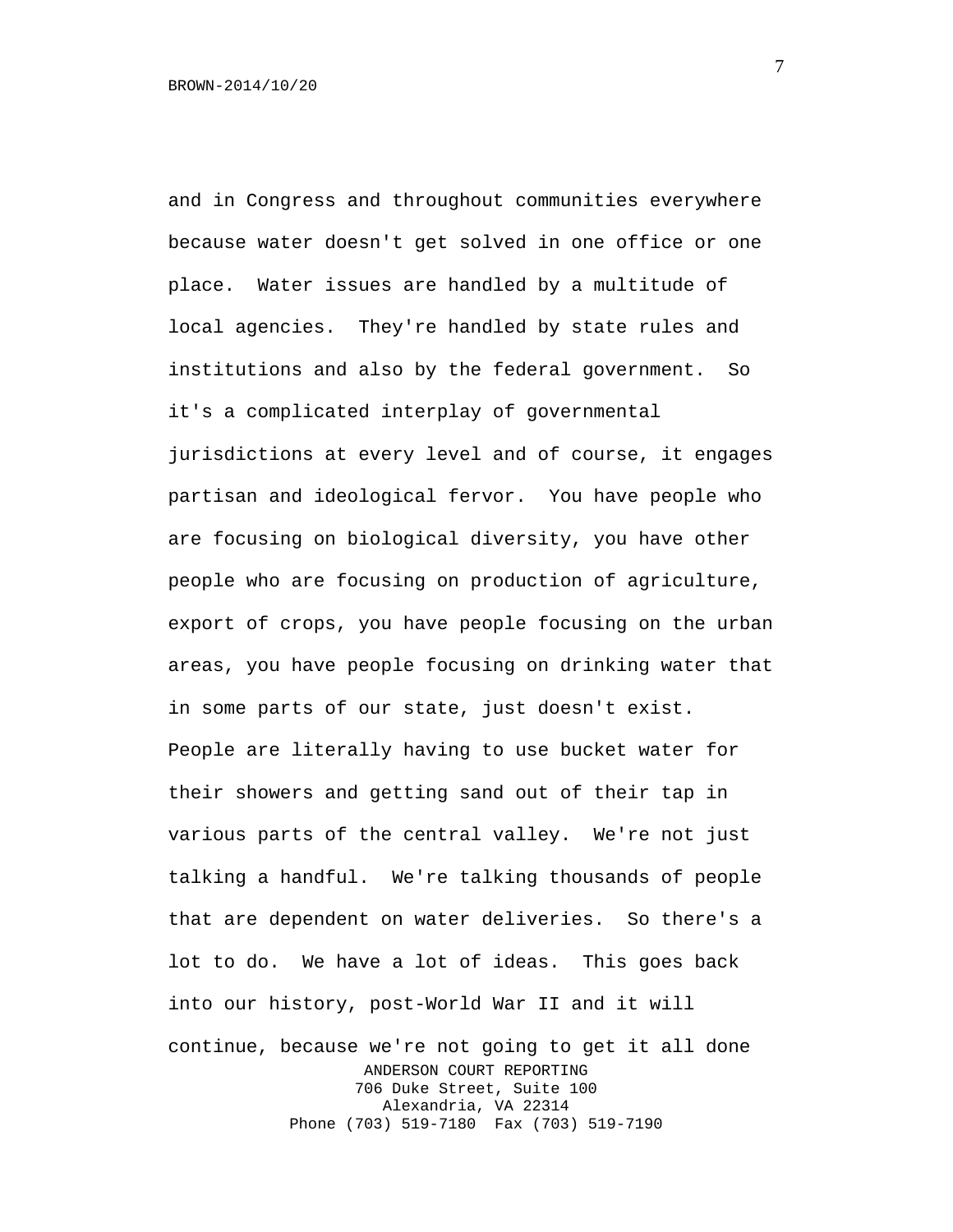overnight. And that is one of the great challenges in Democratic governance, that we have these elections every four or two years. But the problems don't get solved with a glib TV ad or you know, some -- the latest du jour controversies or debates. This is long standing. It takes perseverance and it takes a lot of collaboration across a broad political spectrum.

And water is not one of these things that you can take it or not or it's a political game of some kind. The hydrological cycle is a part of nature. And we have to get aligned with it. We're not going to align it with us, except with certain limitations. And in that sense, California has manipulated and interfered with and managed the hydrological cycle in ways that probably have no comparison anywhere in the world. California is a highly engineered and managed water state. And if you fly over it, you'll see all the difference causeways and dams and reservoirs and various other transfer facilities, pumping stations. It's quite complex. It's incredible and the answer is not to go back to ANDERSON COURT REPORTING 706 Duke Street, Suite 100 Alexandria, VA 22314 Phone (703) 519-7180 Fax (703) 519-7190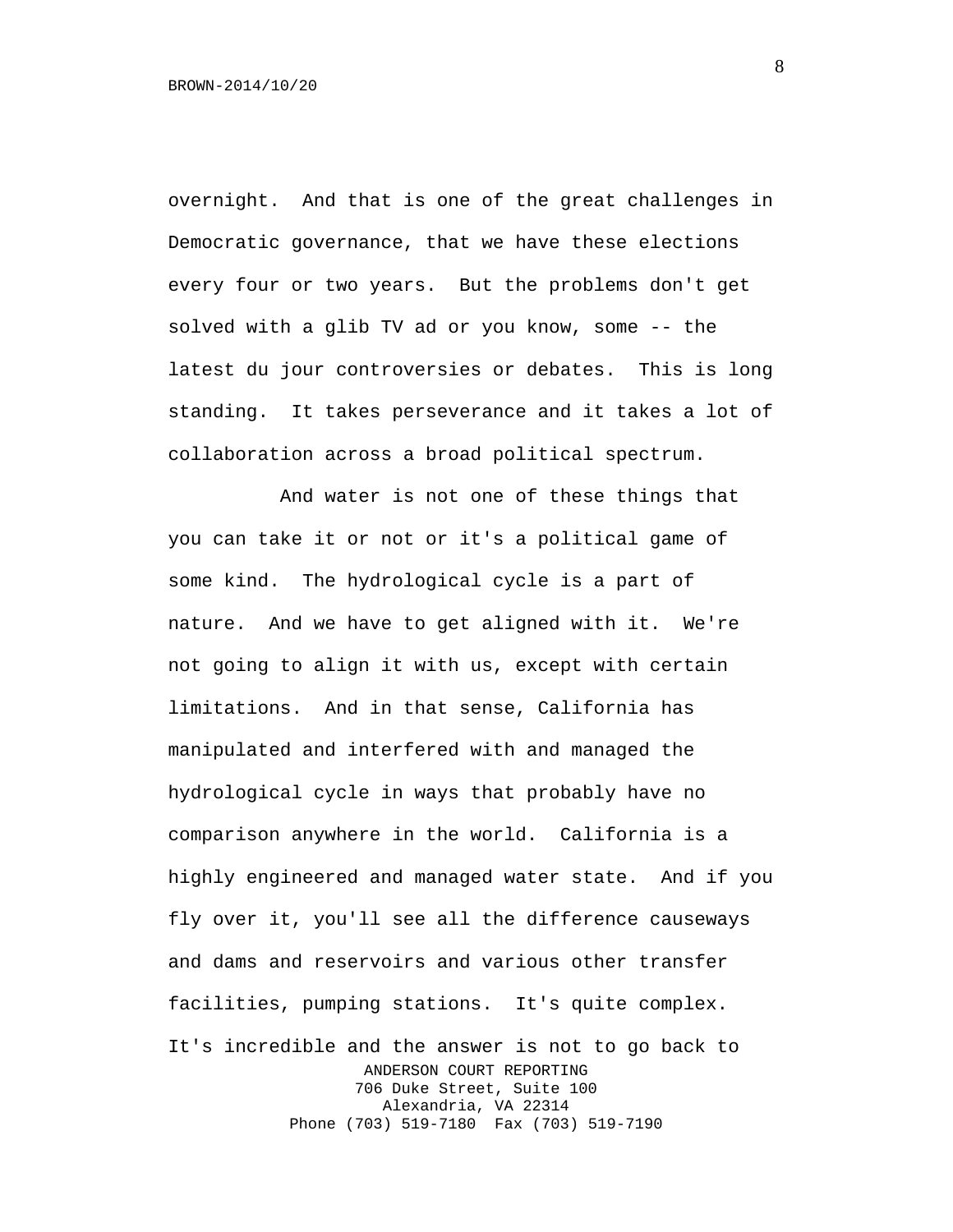some presumed utopia before the gold rush, because that's coming back. We got to manage what we have. And a state that for 10,000 years never had more than a few 100,000 people and now has 38 million, and yet the amount of water that falls is no more today, in fact maybe less than it was over the last thousands of years. So we got a management challenge that's going to take money, it's going to take brains; it's going to take innovation. It's going to take all the magic of the marketplace to bring out the best of our creativity.

So looking specifically where we are, we do have ground water management and that was quite heroic to get. And we got it first of all because we've been working on it --somebody, for over 30 years. Secondly the drought has people's attention. And as farmers particularly put their straw into the ground and suck out more and more water, the central valley subsides and people start to get worried -- where will we be in a few years. So based on that, there has been - well, it is the greatest support -- ground water ANDERSON COURT REPORTING 706 Duke Street, Suite 100 Alexandria, VA 22314 Phone (703) 519-7180 Fax (703) 519-7190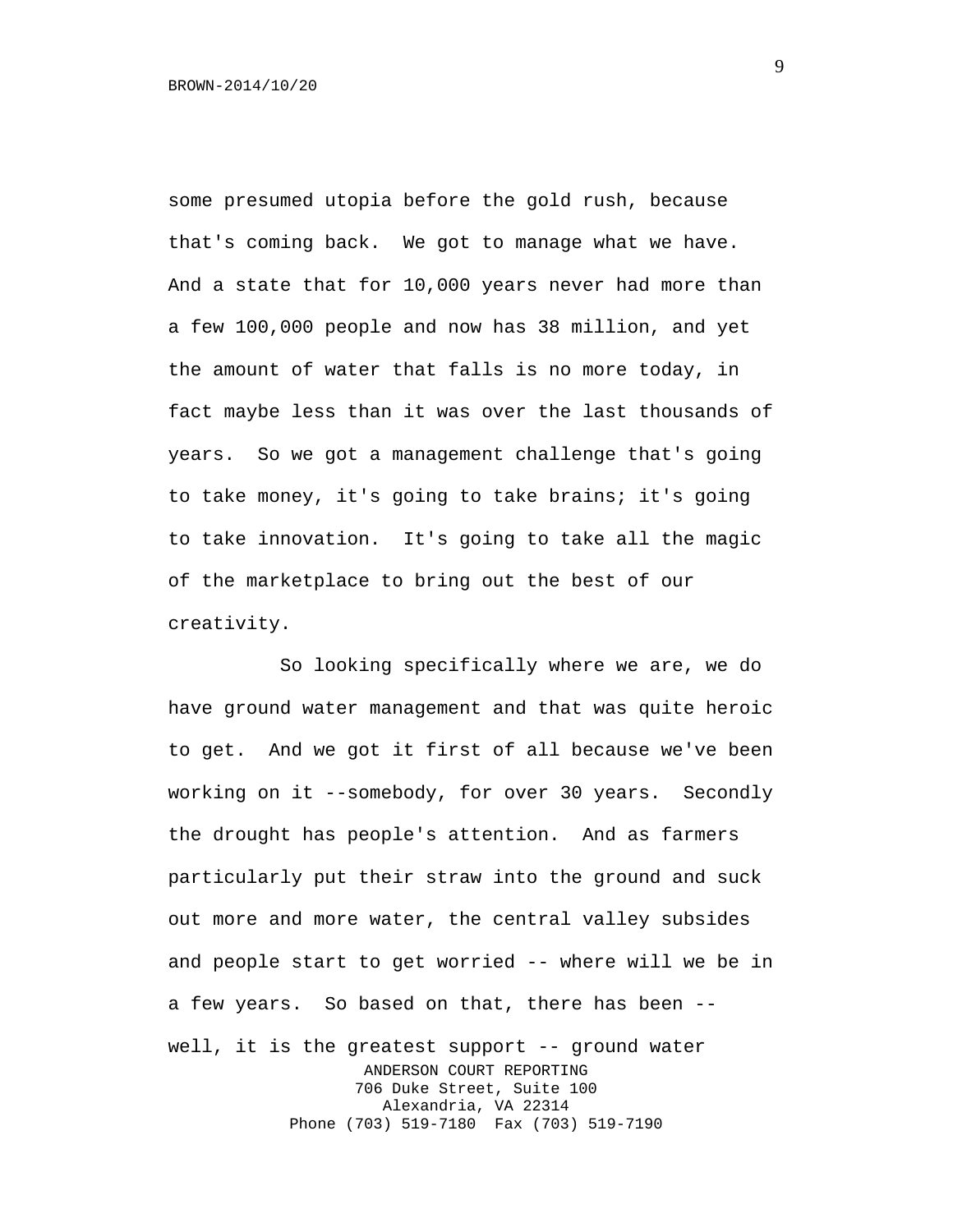management's ever joined and that's why I was able to get a bill on my desk and sign it. So that's key, because you can't ask people to store, bank water, and you need to bank water if you're going to transfer water and where all the water pricing is fine, but you have to have the water. And you have to have it available and you have to be able to move it. Well people will be confident that water underground is being stored if there are rules, and the rules are clear and they're fair and they're effective. So that's how important ground water management is.

Then we -- second big thing was the Stewardship Council working on the delta, and that is very controversial, how we're going to fix that, but you can be assured, we're going to be working on it as best we can. Now we have a water action plan in California. We have a number of steps. I want to just go over some of them. The number one priority for the California Water Action Plan is conservation. We're pretty good in energy. California uses half the energy per capita as the rest of the country. But ANDERSON COURT REPORTING 706 Duke Street, Suite 100 Alexandria, VA 22314 Phone (703) 519-7180 Fax (703) 519-7190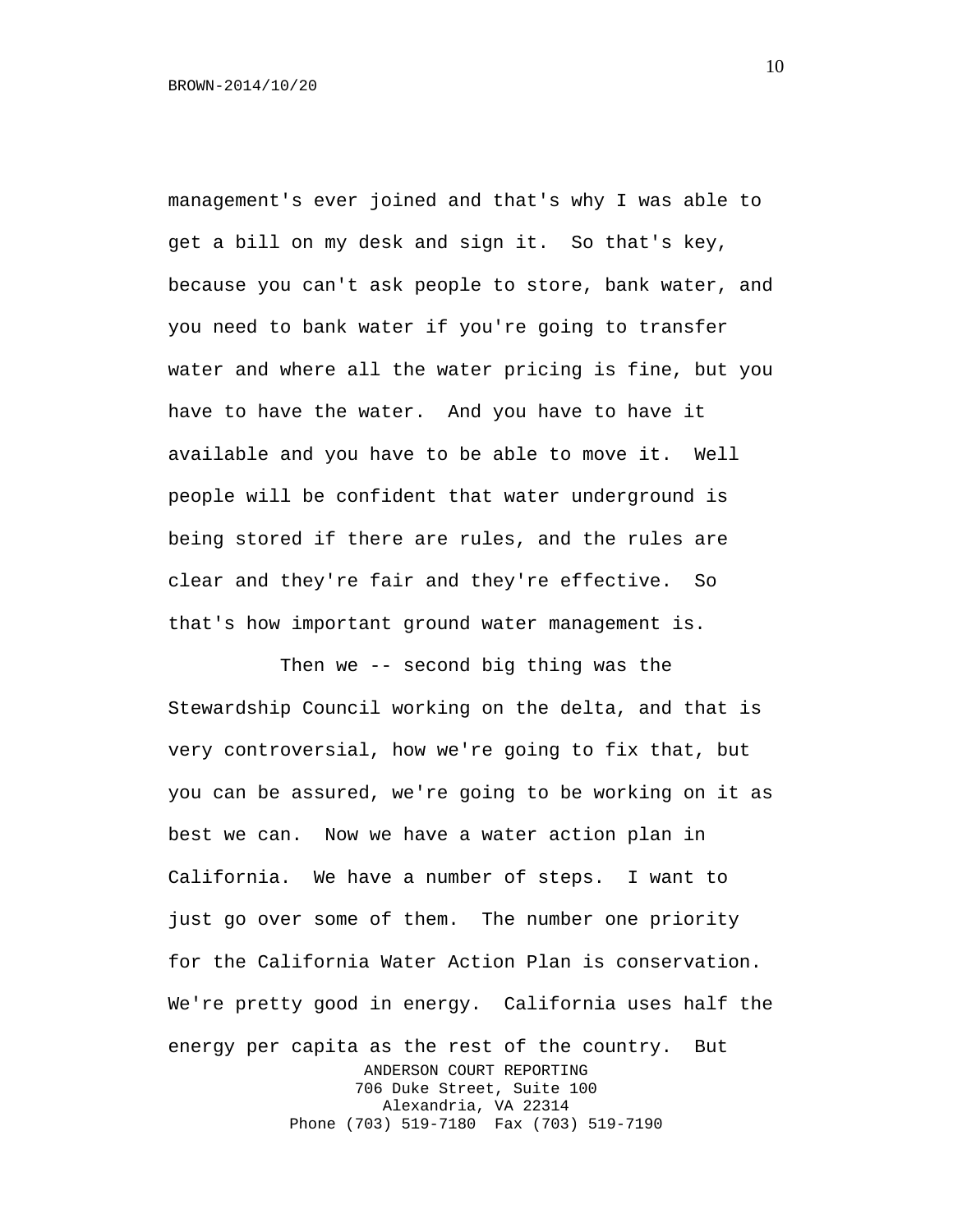when it comes to water, the reverse is true. We're using more water. So in both urban area and in agriculture, we have to find ways to conserve. We can conserve in both sectors. And that's going to take - there's different techniques, technologies. We already have a goal of 20 percent reductions in urban water use by 2020. There's a lot of technology being adopted by farms but there's a lot more we can go. There are millions of acre feet to be derived from water conservation as well as water recycling. You can take water and use it again and again and again. That's called water recycling. And that's also part of the program.

Capturing storm water -- there is over a million acre feet of storm water that just goes out to the ocean. That can be captured too. But that costs money, takes technology and it takes local authorities to take action and we're going to do that. Local water plans -- integrated water plans that the state encourages, monitors, and in part finances -- that's the second part. And I mentioned the third part of ANDERSON COURT REPORTING 706 Duke Street, Suite 100 Alexandria, VA 22314 Phone (703) 519-7180 Fax (703) 519-7190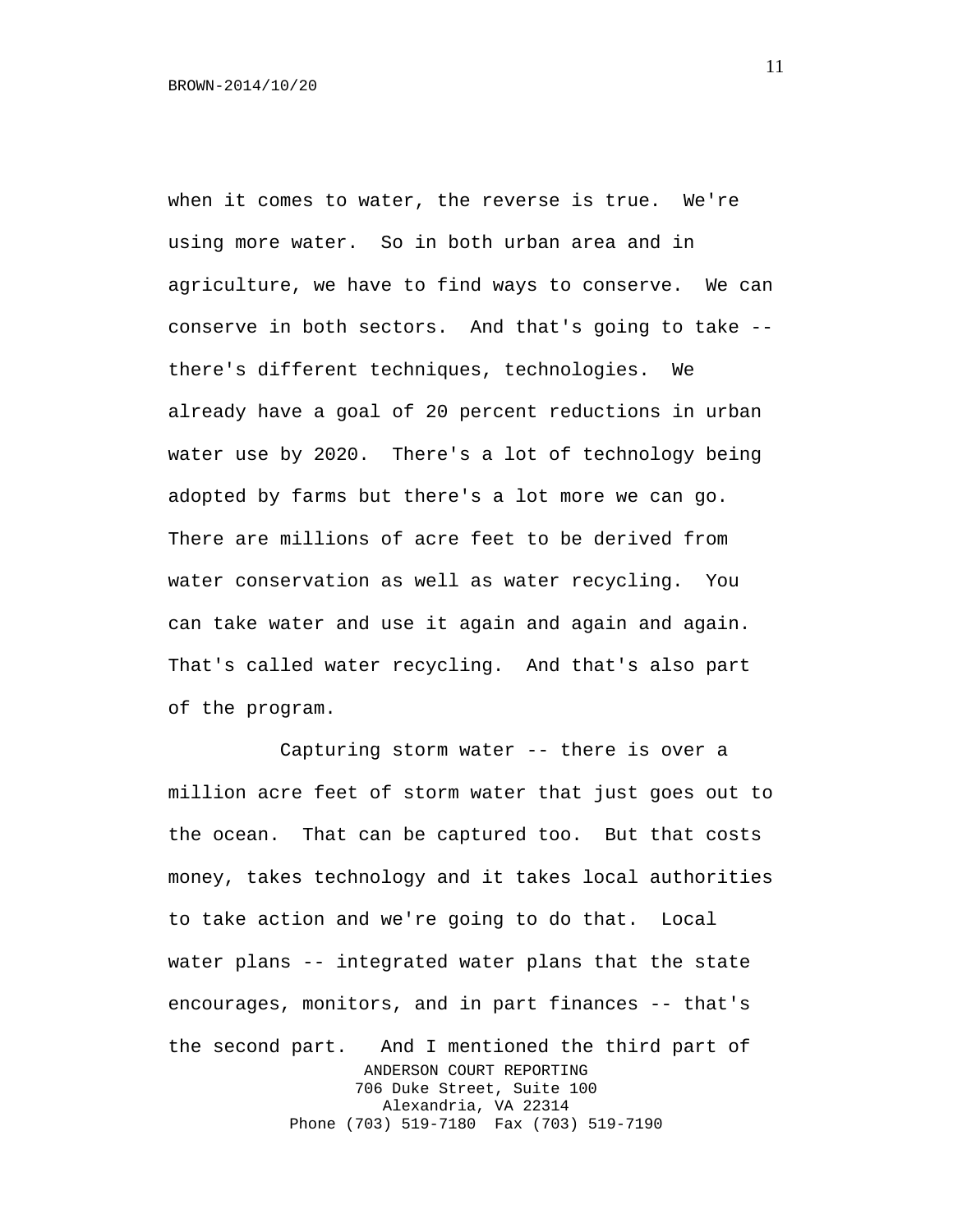the plan is fixing the delta and that requires a more efficient conveyance because we're not getting the full use of the water that comes. Today, we're in a drought. We don't have the water. But there are times of high quantities of rain, with the climate change it's going to come in ever more sudden torrential forms and we have to find a way to capture it. But when you capture it you also have to be able to move it. And currently the delta is not equipped to do that in the most efficient way.

We also have to restore eco-systems. California's a big part of the fly way for birds that fly from the north down to South America. Eighty percent of the environment, the river, free-flowing rivers of California are gone, but there are ways to restore and we're trying to do that and that's one of the big conflicts between salmon and smelt and other species and water to be used. And those are contentious. The federal government now has authority under the Endangered Species Act and as I look at it, what it was when we proposed a delta solution in 1978 ANDERSON COURT REPORTING 706 Duke Street, Suite 100 Alexandria, VA 22314 Phone (703) 519-7180 Fax (703) 519-7190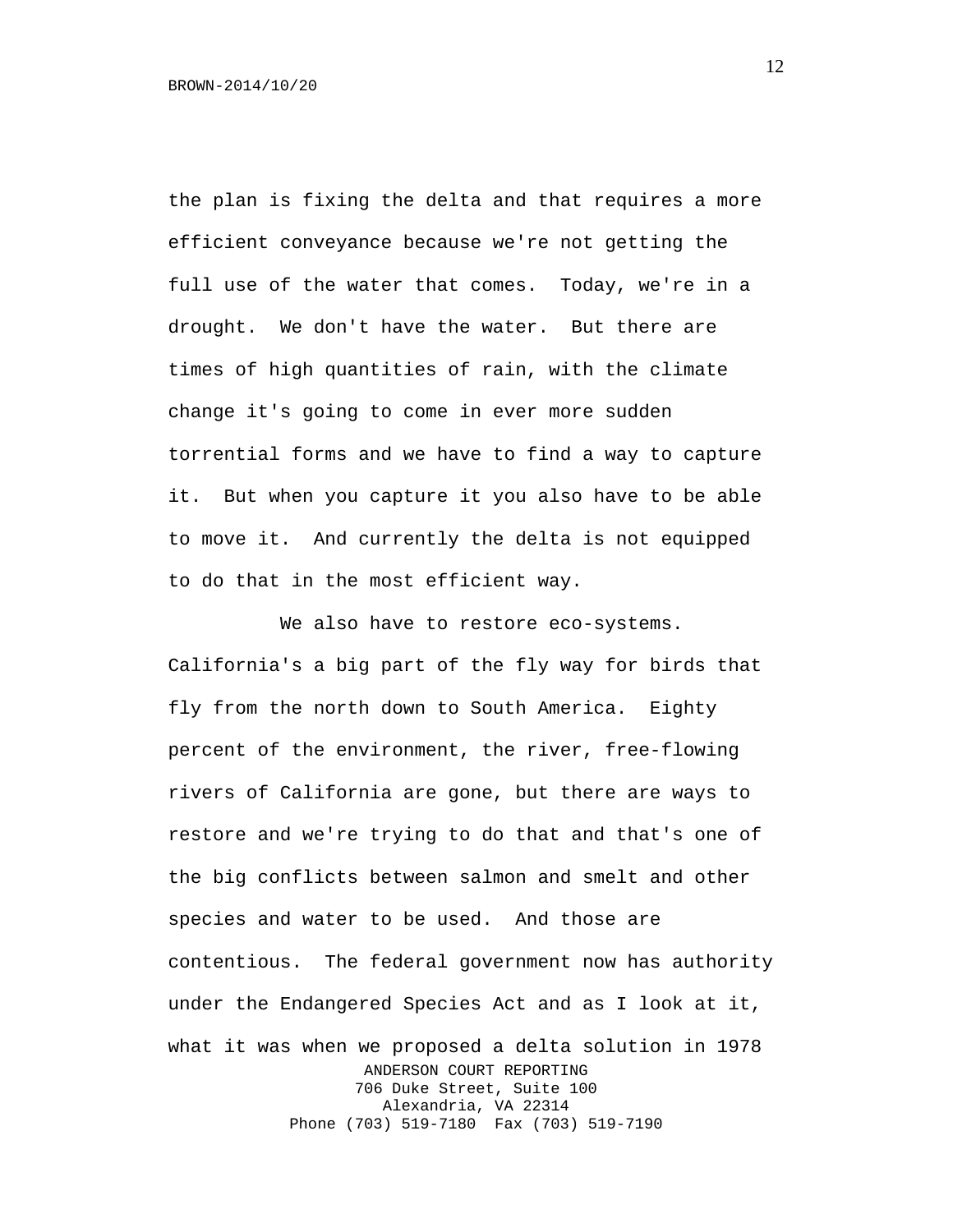to what it is now -- much more complicated. And we know more. I'd never heard of a smelt in 1978. It probably existed. I know it existed. (laughter) But it didn't exist in my mind. And we didn't have these biological opinions. So Congress will attempt to change those and there will be lots of fighting about it.

But at the end of the day, you need a balanced plan that protects the diversity of species, that restores habitat, because in restoration of habitat, water can be absorbed in the ground, instead of just running off. And that's another reason why restoring eco-systems actually captures more water and makes it available. We have to prepare for dry periods. We're in a dry period. Now when water comes and people want to plant, grow and use again, but we need a longer term understanding and plan to be able to use water, but at the same time, you save water for the eventuality of drought. And so we live in a world of calculation and science, but nature follows its own trend. And we can understand nature but not ANDERSON COURT REPORTING 706 Duke Street, Suite 100 Alexandria, VA 22314 Phone (703) 519-7180 Fax (703) 519-7190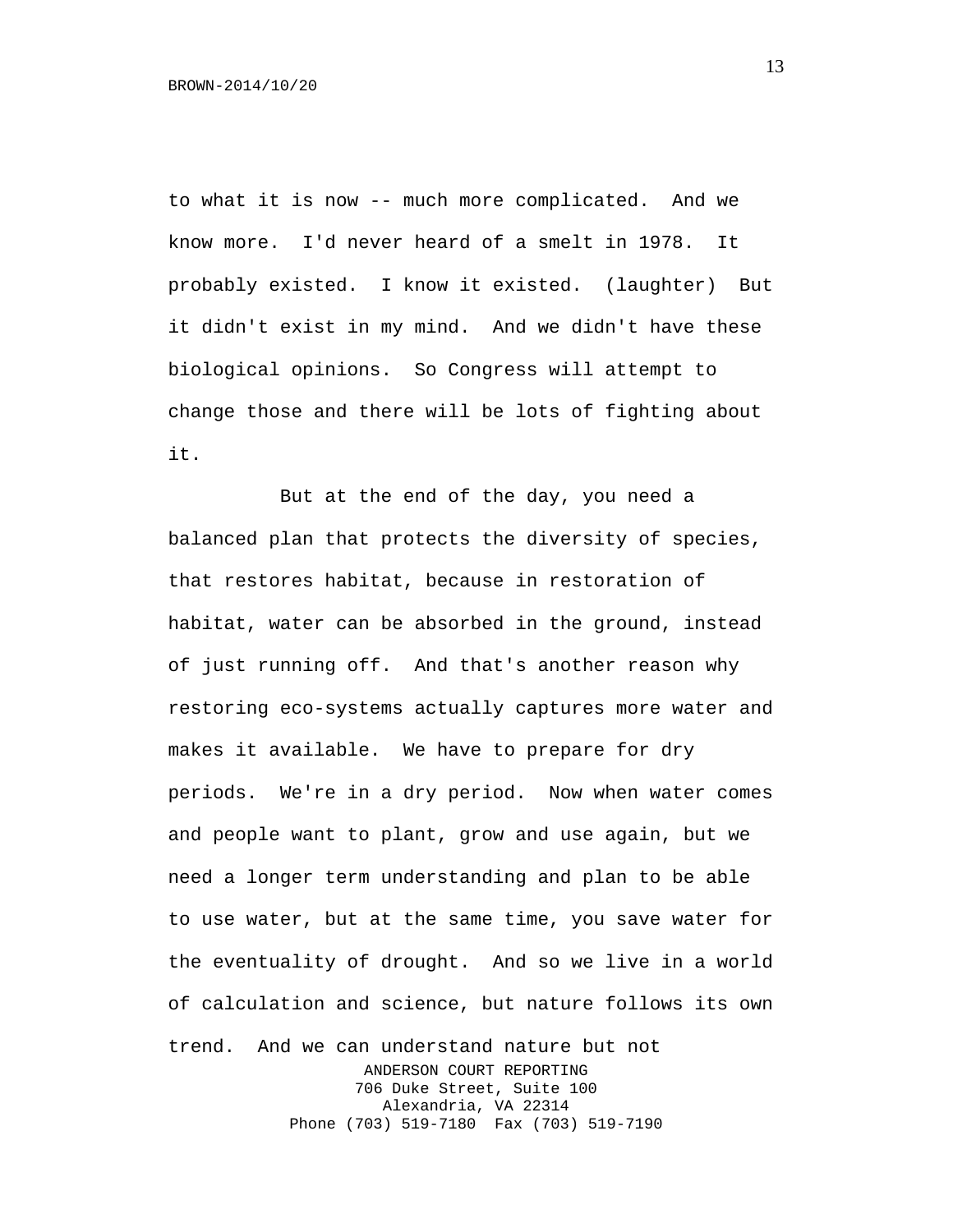completely. One thing we do know, uncertainty and stuff happens, and we have to be prepared for it and it's not so easy to do that. We've increased water transfers. We can do more and you'll hear more today about water pricing and that's important too.

The Water Bond Proposition One has storage of both above ground and underground and now with the water management of underground water, we're going to be able to make much better use of storage. And the more the ground is restored in the habitat, then the more water that will be captured, go into the aquifers and be available for later use. We also have to have -- make sure we got safe water for these communities that don't have it.

And then the eight part of the ten point water plan is flood control. This is serious. There was a flood in the 1850's that pushed water from north of Yuba City to south of Modesto. Everything was inundated in between including Sacramento. Well there's a lot more infrastructure there today. And there's a lot at risk. We're talking a minimum half ANDERSON COURT REPORTING 706 Duke Street, Suite 100 Alexandria, VA 22314 Phone (703) 519-7180 Fax (703) 519-7190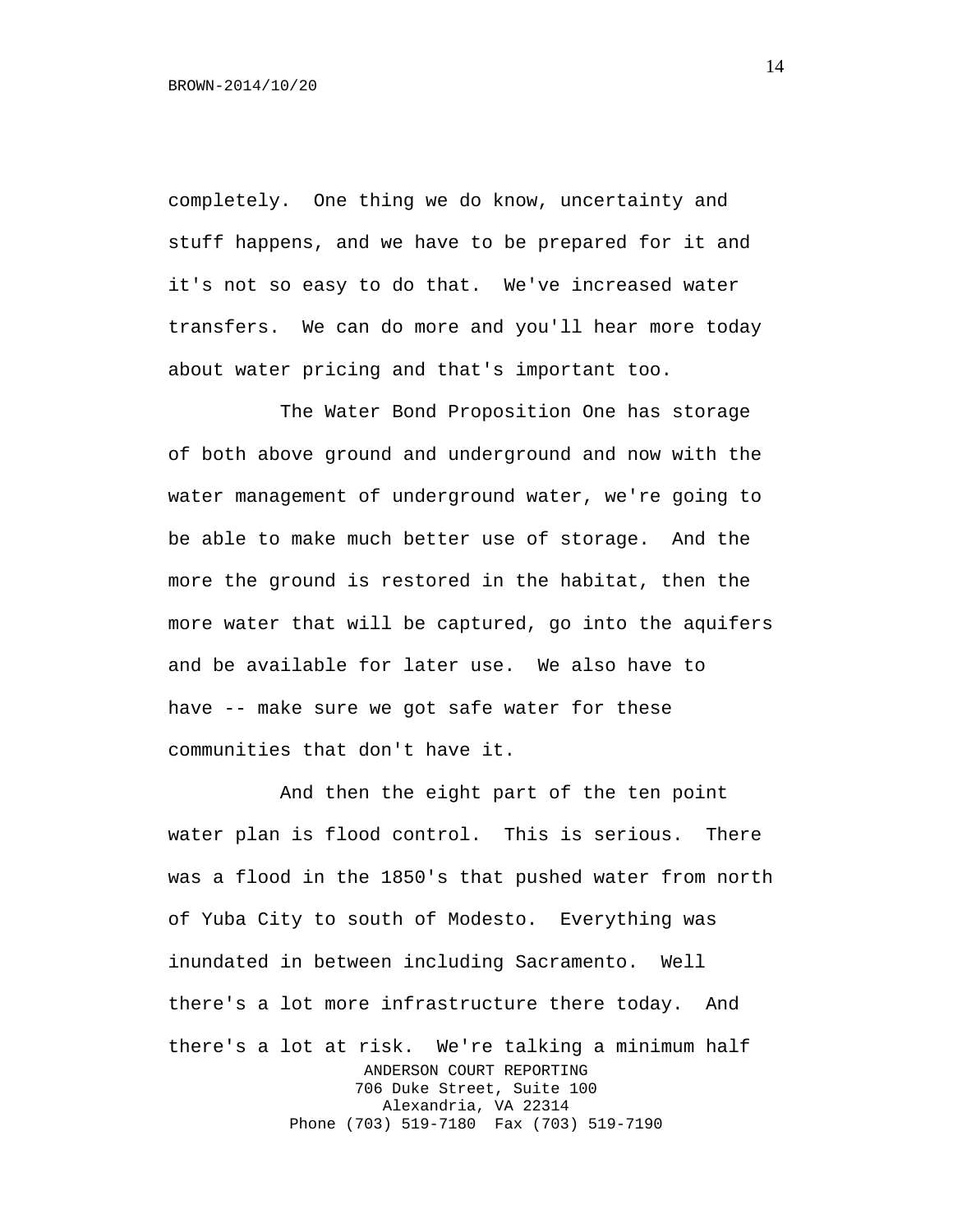of trillion of assets and seven million people are affected. So we got to make sure we're investing in appropriate flood control. Then we have to worry about managing between the federal and the state government. Lots of, and local, lots of different conflicting regulations, conflicting powers and jurisdictions and that has to be worked through.

And finally we need financing -- money. You have to spend money on things. Proposition One -- 7.5 billion that will be spread -- allocated in various ways to all the different programs I have been mentioning, but that's not the end of it. There's a lot of infrastructure that has to be built and so local water districts have to have the capacity to raise the funds. It's going to take investment. You're not going to have 38 million, much less 50 million people that we'll have over the next 20 years using water unless we build and invest billions, probably tens of billions of dollars certainly, over the next 10 to 20 years.

> So it's a big task and it's one that's hard ANDERSON COURT REPORTING 706 Duke Street, Suite 100 Alexandria, VA 22314 Phone (703) 519-7180 Fax (703) 519-7190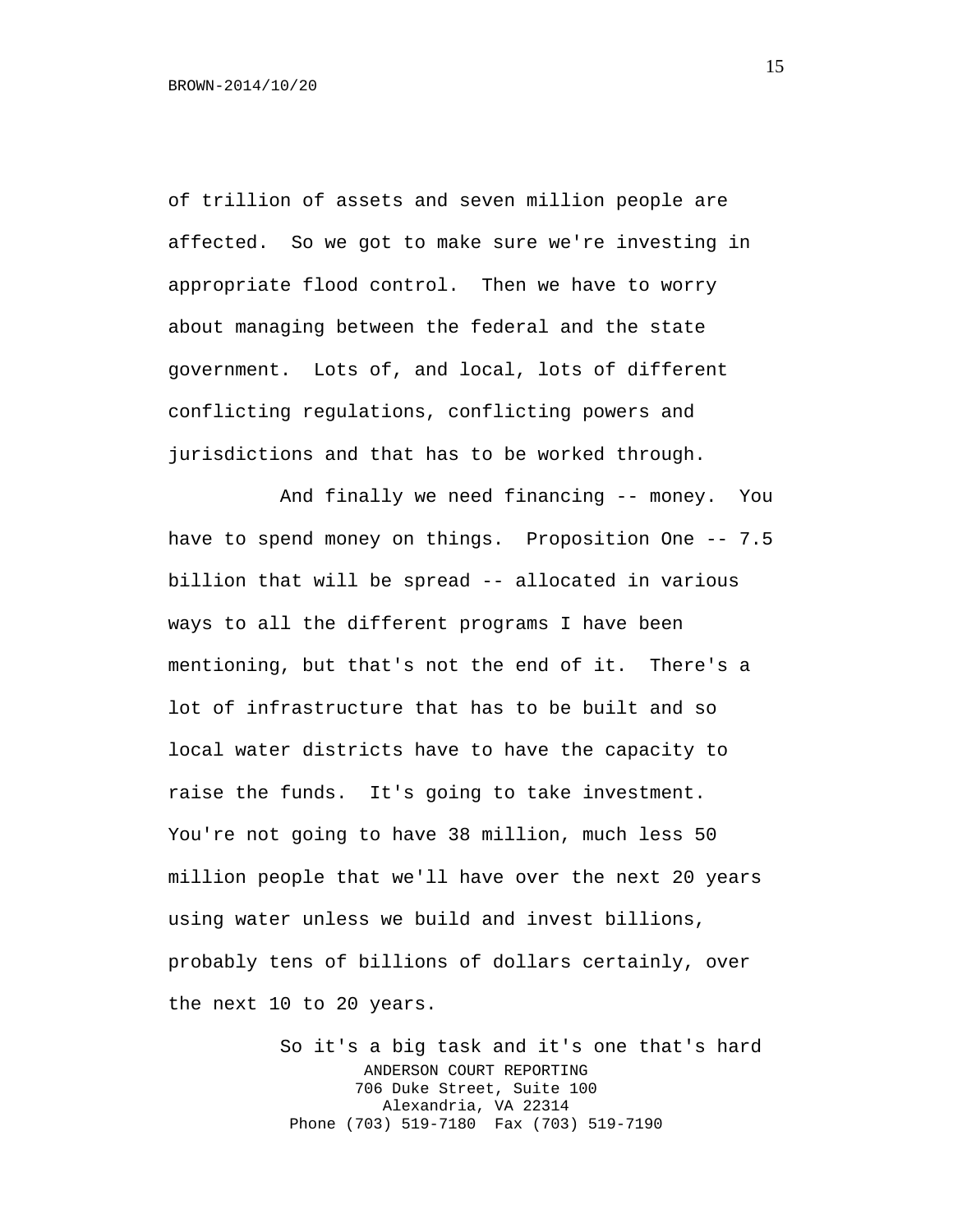to talk about because it's covering so much. And I really appreciate that so many people are here to sit and listen and think about it. I've been thinking about this a while and I can tell you, the more you look into it, the more there is. But I'm confident that just as California has led the way in renewable energy and initiatives regarding climate change, we can do the same thing with water. We're in the arid west. We're facing more droughts. We're facing more extreme weather events. We're facing sea level rise, but we can respond to it. We can respond but only by bringing both parties together, regions north and south, different aspects of the state economy, agriculture, environment, urban businesses and users -- all that has to come together. So it's a real challenge that will test our governing system. So far, our governing system is holding, but the next few years, we're going to have to meet even more difficult tests. So with that I'd just say, vote yes on Proposition One. (laughter) Fasten your seat belts. We're going to have a very exciting ride over ANDERSON COURT REPORTING 706 Duke Street, Suite 100 Alexandria, VA 22314 Phone (703) 519-7180 Fax (703) 519-7190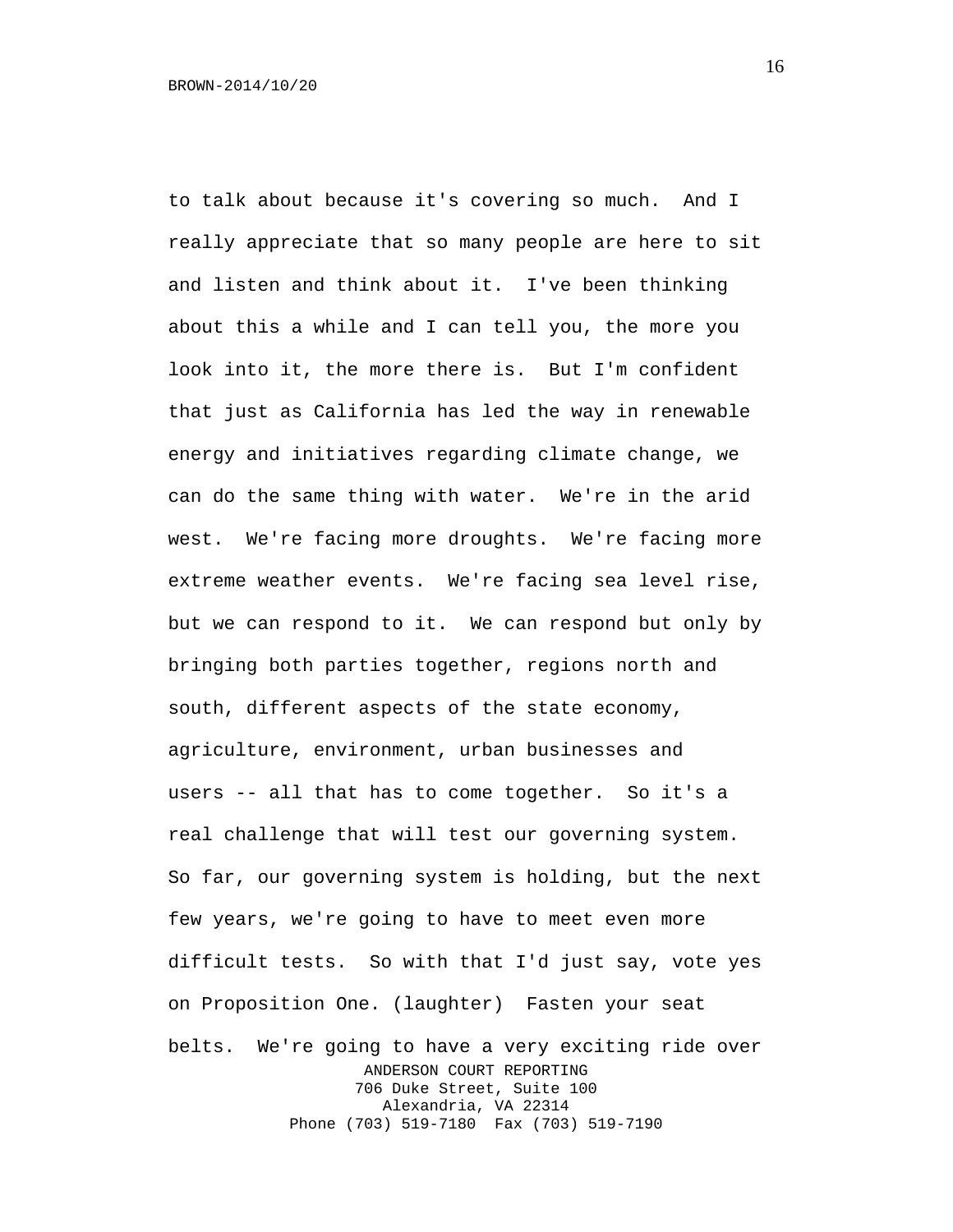the next four years. Thank you very much. (applause)

\* \* \* \* \*

ANDERSON COURT REPORTING 706 Duke Street, Suite 100 Alexandria, VA 22314 Phone (703) 519-7180 Fax (703) 519-7190